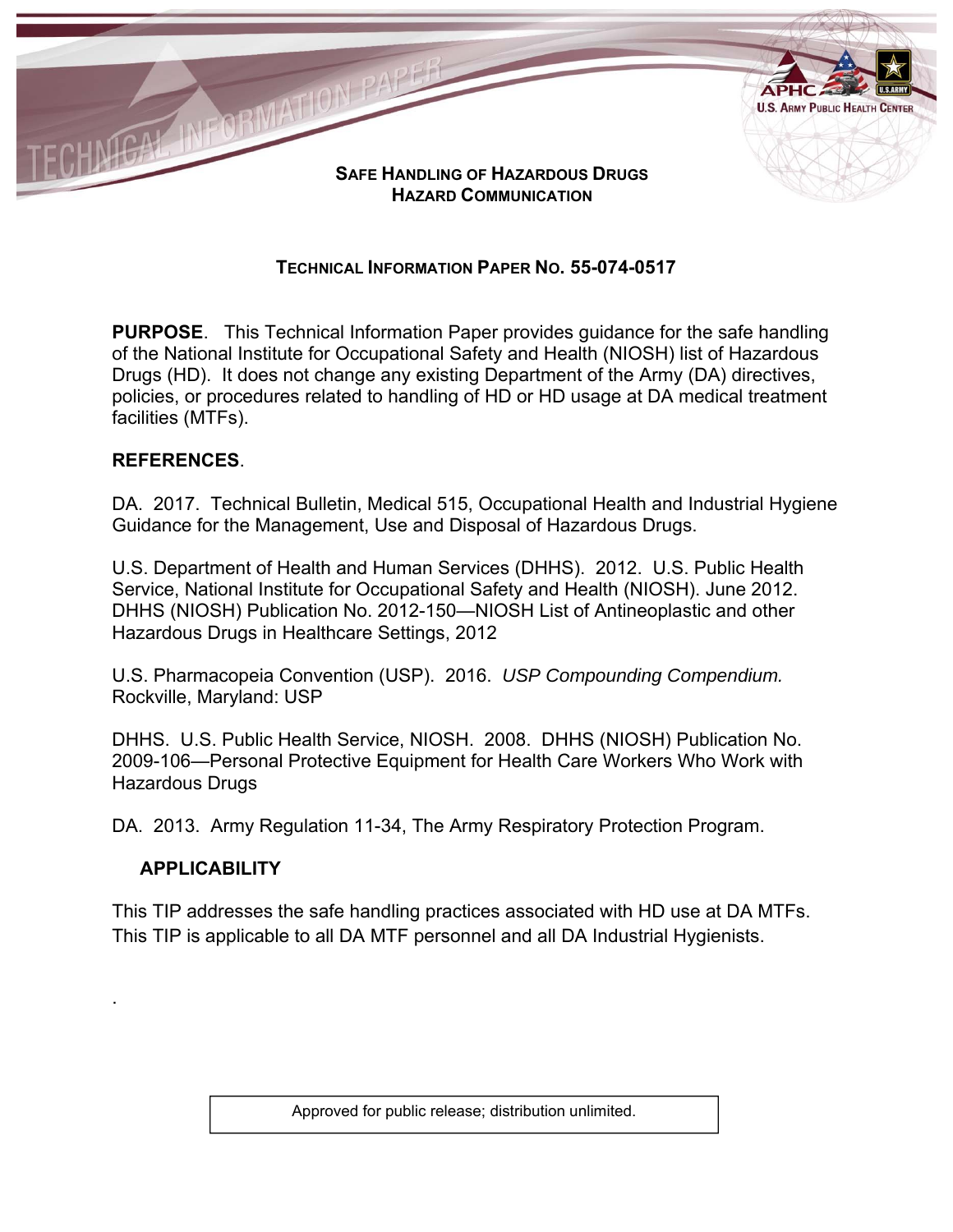### **BACKGROUND**

In the healthcare setting, it would appear counter-intuitive that there would be drugs regularly prescribed that are considered hazardous since the primary goal of all healthcare workers is to "do no harm." Unfortunately there are a large number of drugs that are prescribed that can do harm when people are unintentionally exposed. In 1990, the American Society of Hospital Pharmacists initially coined a definition for HD. Shortly afterwards, NIOSH took the pharmaceutical societies' definition of HD and refined it to—

*Drugs considered Hazardous include those that exhibit one or more of the following six characteristics in humans or animals:* 

- *Carcinogenicity*
- *Tetrogenicity or other developmental toxicity*
- *Reproductive toxicity*
- *Organ toxicity at low doses*
- *Genotoxicity*

*- Structure and toxicity profiles of new drugs that mimic existing drugs determined hazardous by the above criteria*

From this definition, NIOSH developed a list of drugs that are considered hazardous, and the list is continually expanding. Due to the exposure possibility in Army MTFs, Technical Bulletin, Medical 515 was published to provide guidance.

The U.S. Army Public Health Center (APHC) has worked to ensure that these lifesaving, yet dangerous drugs are handled appropriately and safely in the MTF. To understand the extent of potential exposure across the U.S. Army, a team from APHC has been conducting sampling at Army-owned MTFs since 2014. During this time, it became evident that even with the most stringent handling practices, residual HD contamination on surfaces is possible. There exists the potential for residual HD contamination anywhere within the MTF where HD travelled.

# **SAFE HANDLING OF HAZARDOUS DRUGS**

#### **a. General Guidelines.**

Due to the nature of HD, special care must be given to the proper receiving, storage, handling, and dispensing of this type of medication. Anyone who is to handle HD must be trained to ensure the minimal exposure to work personnel, proper exposure to patients, and to minimize possible contamination.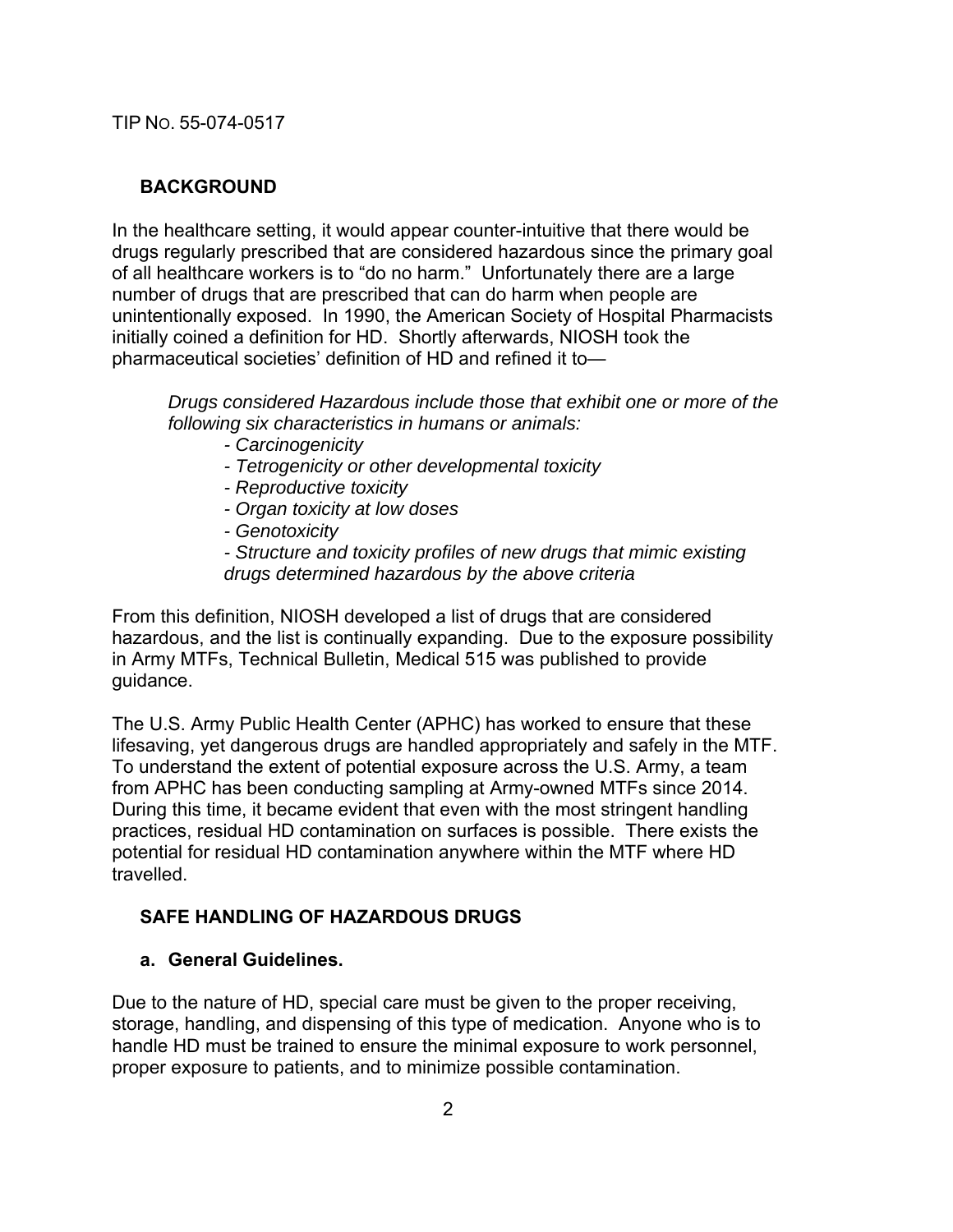Although eliminating use of HD would protect the work personnel with the greatest efficiency, these HD are essential to the modern practice of medicine. Therefore, following proper administrative and engineering controls, as well as the judicious employment of personal protective equipment (PPE), will ensure the least possible exposure of work personnel.

Any MTF that has HD must establish policies and procedures to ensure that all HD handling is done in a manner that ensures worker safety. These policies and procedures must be written and accessible by the workforce at the MTF. Additionally, a listing of all HD used at the MTF, as well as their respective Safety Data Sheets (SDS), must be provided. Prior to any personnel initially conducting work with HD or before use of a new HD, all personnel must be trained on the proper handling and hazards of the HD. All personnel of reproductive capacity must confirm their understanding of the risks associated with handling HD in writing.

#### **b. Administrative Controls.**

The use of administrative controls is essential to help promote a proper understanding of HD. Administrative controls should include the following:

- Designated HD storage areas within the MTF pharmacy
- Designated HD counting areas within the MTF pharmacy
- Signs designating HD areas
- Controlled access to designated HD areas
- Signs demarcating HD specific counting trays

Several administrative controls are required for employment by USP <800>: Hazardous Drugs—Handling in Healthcare Settings.

- Drugs designated to be HD must be stored separately from non-HD medications.
- Refrigerated HD must be stored in a dedicated HD refrigerator in a negative pressure area with a minimum of 12 air exchanges per hour.
- Unpacking shipments of HD cannot take place within a positive-pressure room.
- Unpacking shipments of HD cannot take place in sterile-compounding areas.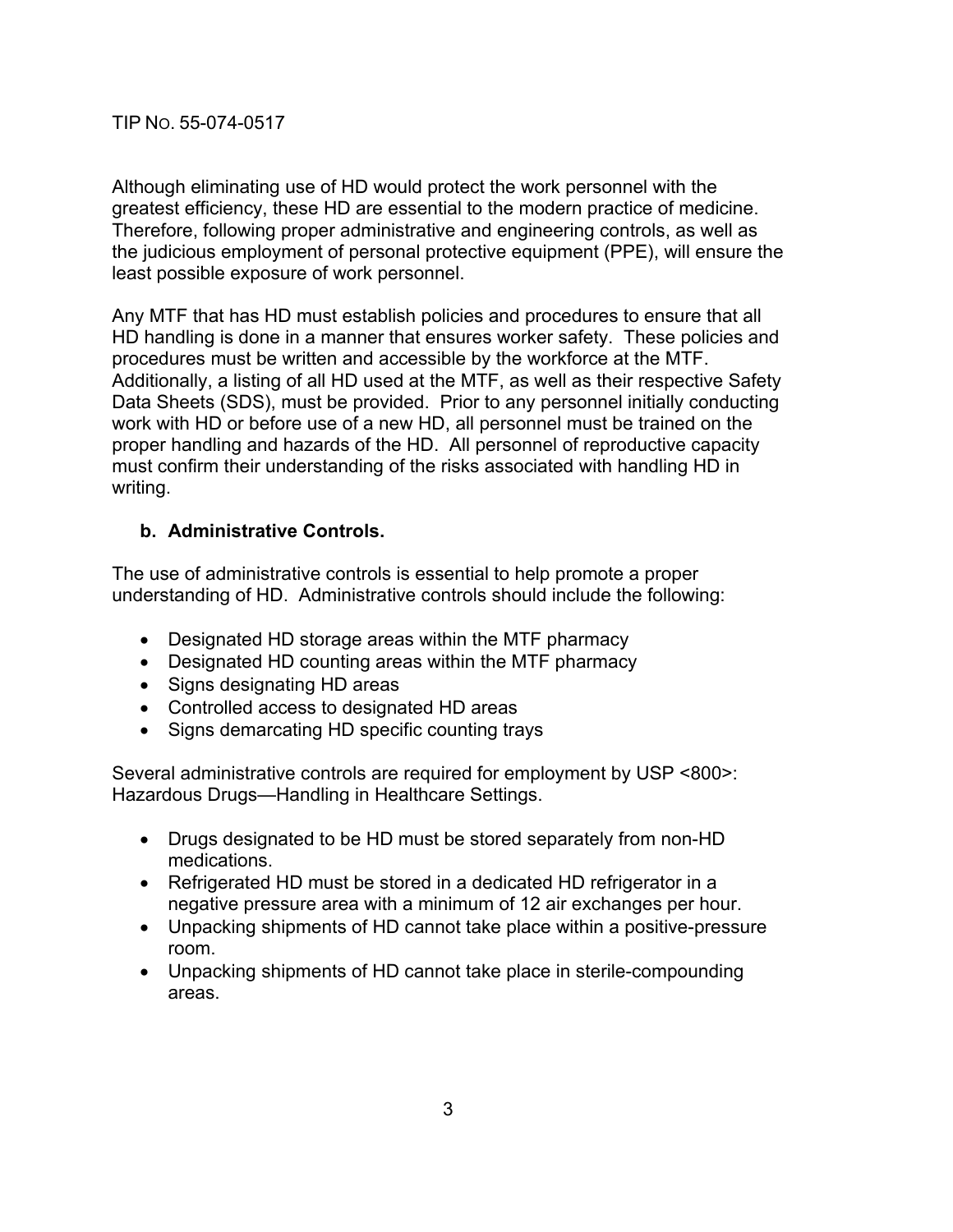### **c. Engineering Controls.**

Engineering controls provide the most reliable protection from unintended exposure to HD, as long as the systems are well maintained. Depending on the type of work, different engineering controls are needed.

### **General Hazardous Drug Storage**

All HD should be segregated from the general drug population within the MTF. This location should be well labeled with general signage, and each HD should be prominently labeled as HD. For HD requiring refrigeration, the refrigerator must be located in a negatively pressured room, with a minimum of twelve (12) air exchanges an hour.

### **General Counting of Hazardous Drugs**

For HD that are not manipulated (that is those HD that are counted or dispensed without producing particles), no engineering controls are necessary. Even though no specific engineering controls are necessary, a separate counting tray should be used only for HD. This tray should be well labeled and stored in a unique location away from general drug counting trays.

# **Compounding of Hazardous Drugs**

While compounding activities occur, USP <800> requires both primary and secondary engineering controls to be in place. Two types of compounding are recognized by USP <800>, sterile and non-sterile, each with different requirements. Regardless of type of compounding all HD compounded, the following requirements should be followed:

- Primary engineering controls (PEC) should be located within a secondary engineering control (SEC).
- Secondary engineering control should be externally vented.
- Exhaust from the engineering controls should be high-efficiency particulate air (HEPA) filtered prior to venting.
- Secondary engineering control, which is an identified, signed room, should be physically separated from other preparation areas.
- Secondary engineering controls should be at negative pressure relative to all adjacent areas.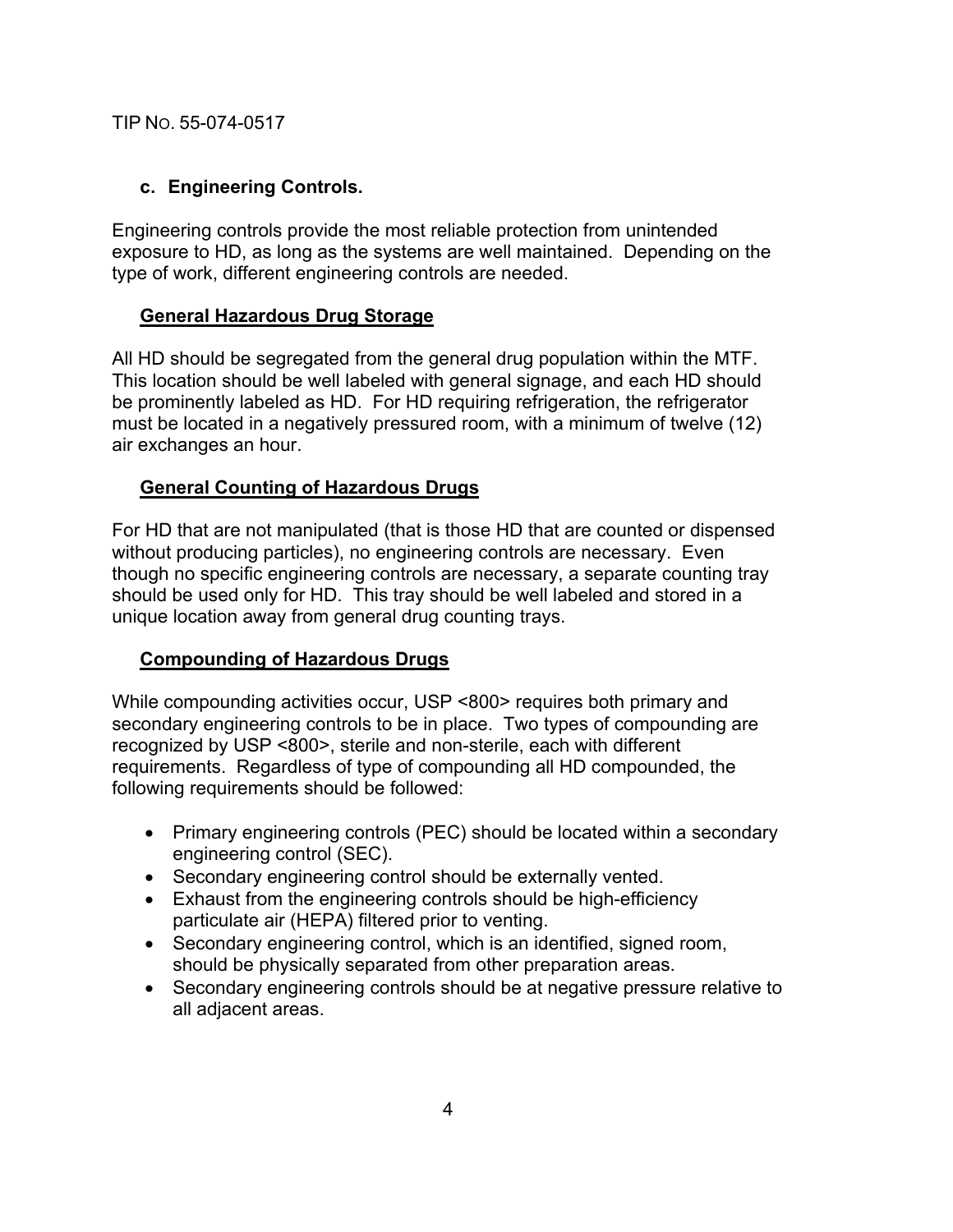### **Non-Sterile Compounding of Hazardous Drugs**

For compounding of HD that does not require a sterile environment, the SEC should have at minimum 12 air exchanges an hour. Additionally, the PEC should be externally vented or at minimum have exhaust air redundant HEPA filtered in series. The PEC can be a Class I or Class II biological safety cabinet (BSC) or a compounding aseptic containment isolator (CACI).

#### **Sterile Compounding of Hazardous Drugs**

Hazardous drugs that are compounded sterilely can be compounded in either of two SEC environments. The preferred SEC is an International Organization of Standardization (ISO) Class 7 "Clean" room with the unclassified dedicated room as the non-preferred SEC. In either type of SEC, the room must be externally ventilated and be negatively pressurized relative to adjacent rooms. For an ISO Class 7 room, a minimum of 30 air exchanges per hour is required. For a nonclassified SEC room, a minimum of 12 air exchanges per hour is required.

For sterile compounding of HD, the PEC can either be a Class II BSC or a CACI. With either a Class II BSC or a CACI, an ISO Class 5 environment must be maintained to ensure sterile compounding. The PEC must be negatively pressured relative to the SEC. Additionally, after each use, sterilization and decontamination must take place.

# **PERSONAL PROTECTIVE EQUIPMENT**

Use of PPE is considered to be the least preferred means of protection against HD. This is due to the effectiveness of the protection being fully dependent upon the employee using the proper PPE. Although it is the least preferred, it is an essential portion of the daily use of HD within the MTF.

Due to the primary route of unintended exposure to HD contacting unprotected skin, proper chemotherapy tested gloves must be worn while handing HD. During compounding activities, further PPE should be worn to meet the criteria of the location of compounding. Additionally during a spill clean-up, additional PPE should be worn, including but not limited to, eye protection, airway protection, and additional body protection in the form of gowns or coveralls.

At any point, the worker may employ more than the minimally required PPE while working with HD.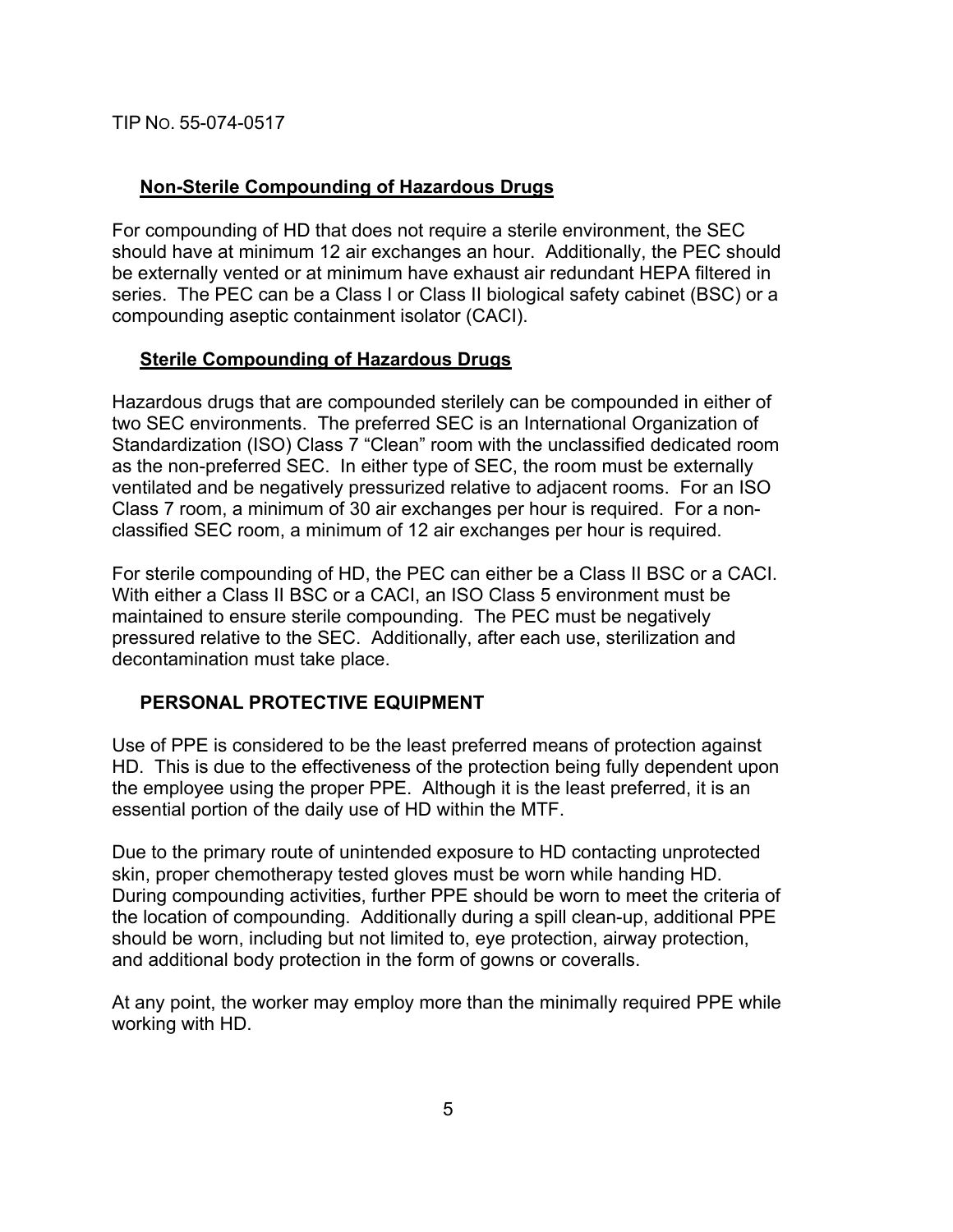### **CLEANING**

Cleaning of areas that are in contact with HD should occur regularly to ensure the minimal amount of residual HD on surfaces where contact can be made. The cleaning must ensure that the HD agent has been sufficiently removed and disinfected to ensure patient safety.

Cleaning of counting and storage areas must ensure that all residual HD at the location are rendered inert or inactive and are removed along with any other organic or inorganic compounds. During the cleaning of compounding areas, an additional disinfection step must be completed.

#### **a. Counting Areas.**

Areas within the pharmacy that are used for counting solid forms of HD should be cleaned at least daily when HD is being dispensed. For pharmacies with a high volume of HD traffic, more frequent cleanings are recommended. These areas include, but are not limited to, HD counting trays, HD counting workbenches, and HD prescription confirmation locations. See table 1 for suggested cleaning procedure.

| <b>Cleaning Step</b> | <b>Purpose</b>               | <b>Suggested Agents</b>                |
|----------------------|------------------------------|----------------------------------------|
| 1. Deactivation      | Render HD inert or inactive  | - Agent listed on HD labeling          |
|                      |                              | - Sodium Hypochlorite (Bleach)         |
|                      |                              | - U.S. Environmental Protection        |
|                      |                              | Agency (EPA)-Registered Oxidizer       |
| 2. Decontamination   | Remove inactivated HD        | - Sterile alcohol                      |
|                      |                              | - Sterile water                        |
|                      |                              | - Peroxide                             |
|                      |                              | - Sodium Hypochlorite (Bleach)         |
| 3. Cleaning          | Remove additional organic or | Germicidal detergent and sterile water |
|                      | inorganic material           |                                        |

#### **Table 1. Cleaning Procedure for HD Counting Areas**

#### **b. Compounding Areas.**

Areas within the pharmacy that compound HD should be cleaned at least daily when HD is being dispensed. Those pharmacies with a large demand for compounded HD should consider cleaning multiple times a day, to prevent cross contamination of compounded materials. Locations that are considered compounding areas include, but are not limited to, "clean rooms," laminar flow hoods, compounding aseptic containment is Table 2 for cleaning procedures for compounding areas.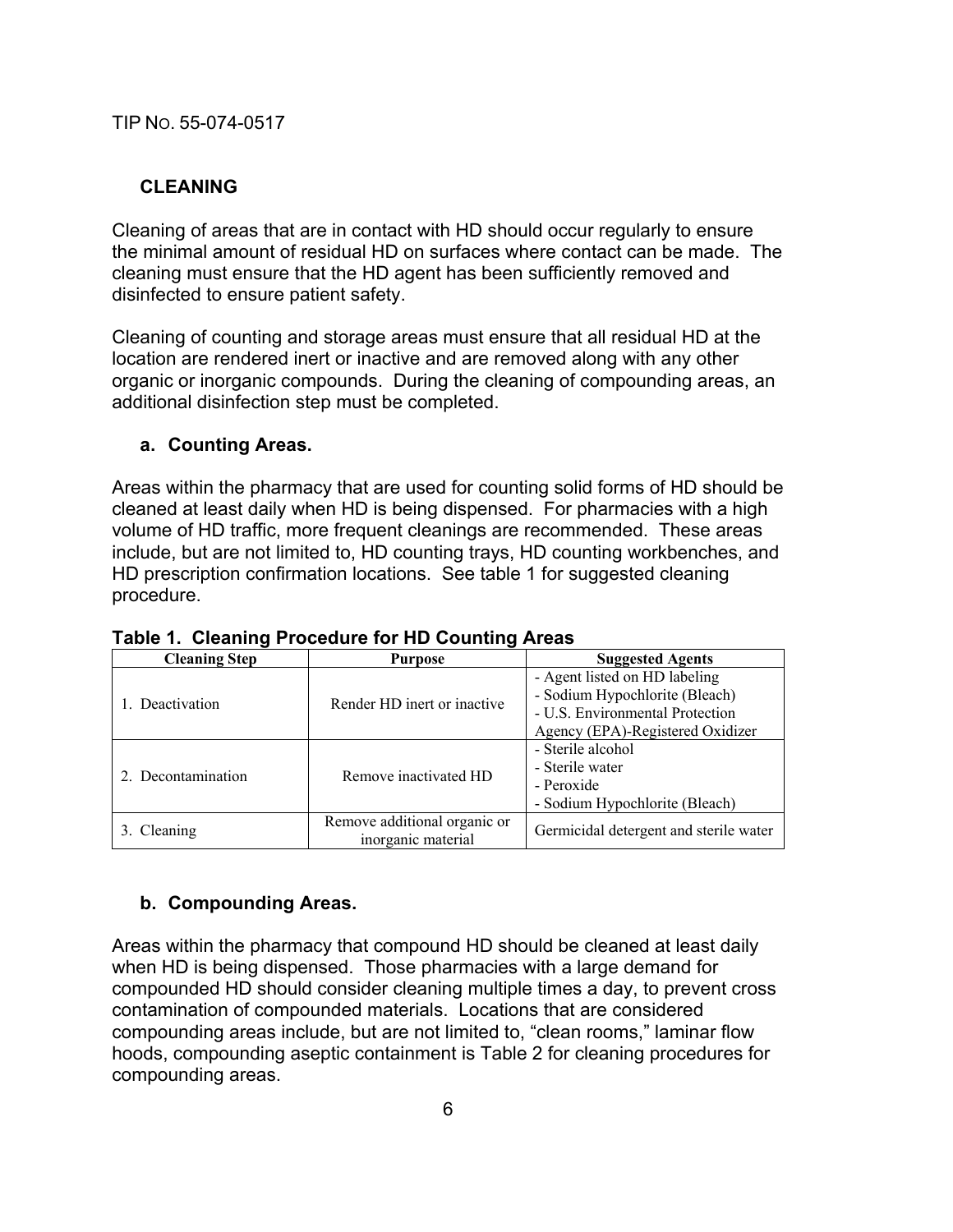| <b>Cleaning Step</b> | <b>Purpose</b>               | <b>Suggested Agents</b>          |
|----------------------|------------------------------|----------------------------------|
| 1. Deactivation      | Render HD inert or inactive  | - Agent listed on HD labeling    |
|                      |                              | - Sodium Hypochlorite (Bleach)   |
|                      |                              | - EPA-Registered Oxidizer        |
| 2. Decontamination   | Remove inactivated HD        | - Sterile alcohol                |
|                      |                              | - Sterile water                  |
|                      |                              | - Peroxide                       |
|                      |                              | - Sodium Hypochlorite (Bleach)   |
| 3. Cleaning          | Remove additional organic or | Germicidal detergent and sterile |
|                      | inorganic material           | water                            |
| 4. Disinfection      | Destroy Microorganisms       | - Sterile alcohol                |
|                      |                              | - EPA-Registered Disinfectant    |

#### **Table 2. Cleaning Procedure for HD Compounding Areas**

#### **c. Storage Areas.**

Hazardous drug storage areas become contaminated via transfer of HD from the exterior surface of HD storage containers. These locations should be on a rotation of cleaning at least quarterly. The areas to be cleaned include the physical storage location (i.e., bench, storage shelf, or refrigerator) as well as the secondary containment for the drug. See Table 3 for suggested cleaning procedure.

**Table 3. Cleaning Procedure for HD Counting Areas** 

| <b>Cleaning Step</b> | <b>Purpose</b>                                     | <b>Suggested Agents</b>                |
|----------------------|----------------------------------------------------|----------------------------------------|
| 1. Deactivation      | Render HD inert or inactive                        | - Agent listed on HD labeling          |
|                      |                                                    | - Sodium Hypochlorite (Bleach)         |
|                      |                                                    | - EPA-Registered Oxidizer              |
| 2. Decontamination   | Remove inactivated HD                              | - Sterile alcohol                      |
|                      |                                                    | - Sterile water                        |
|                      |                                                    | - Peroxide                             |
|                      |                                                    | - Sodium Hypochlorite (Bleach)         |
| 3. Cleaning          | Remove additional organic or<br>inorganic material | Germicidal detergent and sterile water |

# **SPILL PROCEDURES**

A spill of HD requires immediate action to help prevent unintended exposure. Due to nature of the HD, untrained persons should be encouraged to not attempt to clean spills. Spill clean-up procedure varies depending on state of spilled HD (i.e. liquid, powder, tablet) and container type.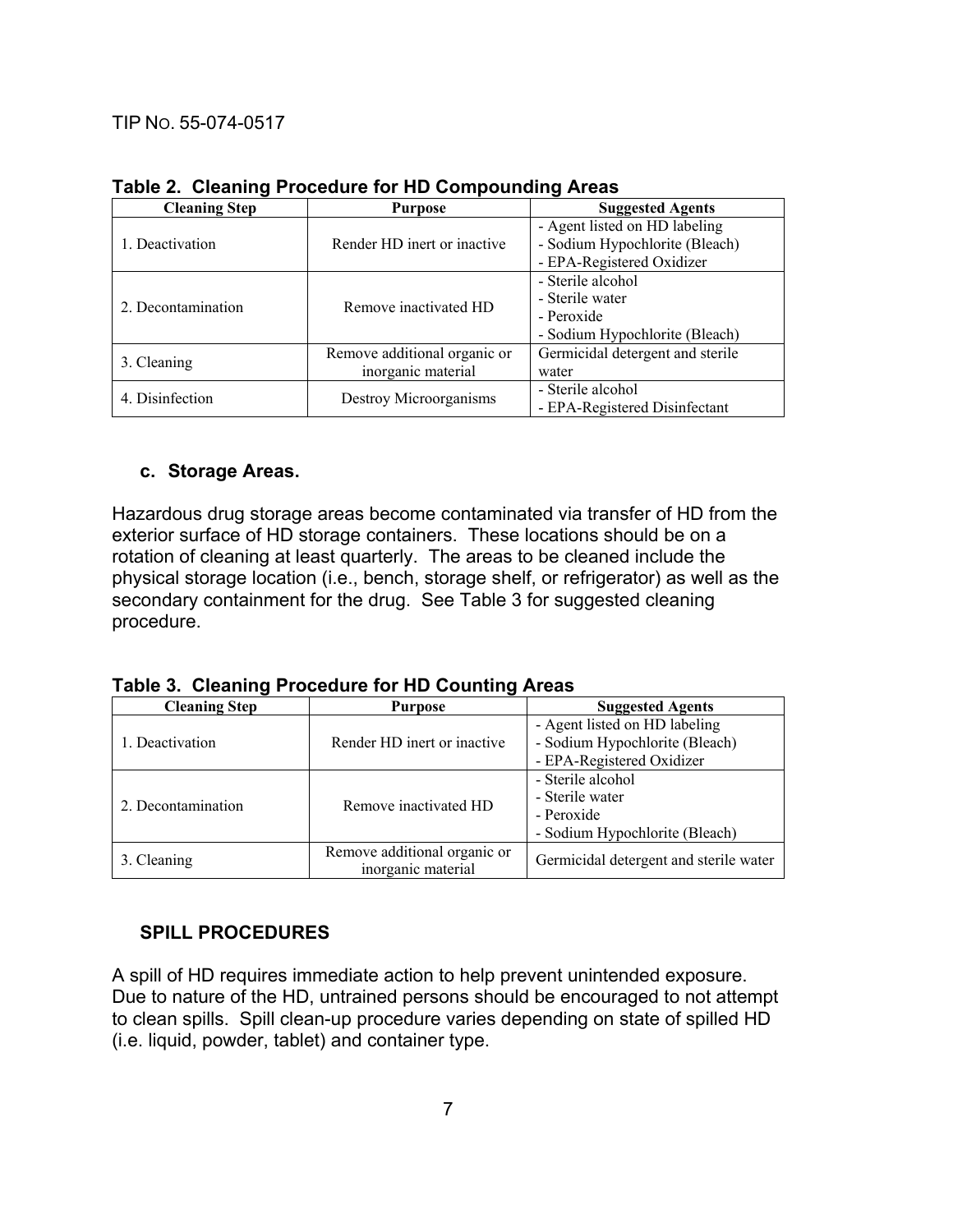### **a. Personal Protective Equipment.**

To ensure limited exposure of HD to personnel responsible for cleaning spills appropriate, PPE should be worn during clean-up procedures. This PPE consists of, but is not limited to:

- Disposable gown
- Disposable gloves (chemotherapeutic grade or two pairs of nitrile)
- Face shield
- Appropriate respiratory protection (employees must complete all required Respiratory Protection Program elements prior to use (see Army Regulation 11-34))

Upon completion of cleanup, all PPE should be disposed of in appropriate chemotherapy waste containers. Additionally, care should be taken to properly clean any exposed body parts with soap and water.

### **b. Liquid Spills.**

Spills of liquid HD materials can often be accompanied by broken glass and sharps. Care should be taken not to create injuries from broken materials accompanying the spilled liquid HD. The following procedure is recommended for cleaning of a spill of liquid HD materials:

- Carefully remove any sharps from site of spill, place into appropriate sharps container.
- Carefully remove any broken glass or plastic, place into appropriate chemotherapy waste container.
- Use an absorbent pad to absorb liquid HD materials. Dispose of used absorbent pad in appropriate chemotherapy waste container.
- Follow appropriate deactivating, decontaminating, and cleaning procedures from above.

# **c. Powder/Tablet Spills.**

Spills of dry materials, powders, or tablets should be cleaned up with a damp cloth. Care should be taken not to allow dry HD materials to become airborne; therefore, do not use a broom to clean these materials. The following procedure is recommended for cleaning a spill of solid dry HD materials:

• Remove any non-powdered solid materials (e.g., pills, tablets, caplets) and place in chemotherapy waste containers.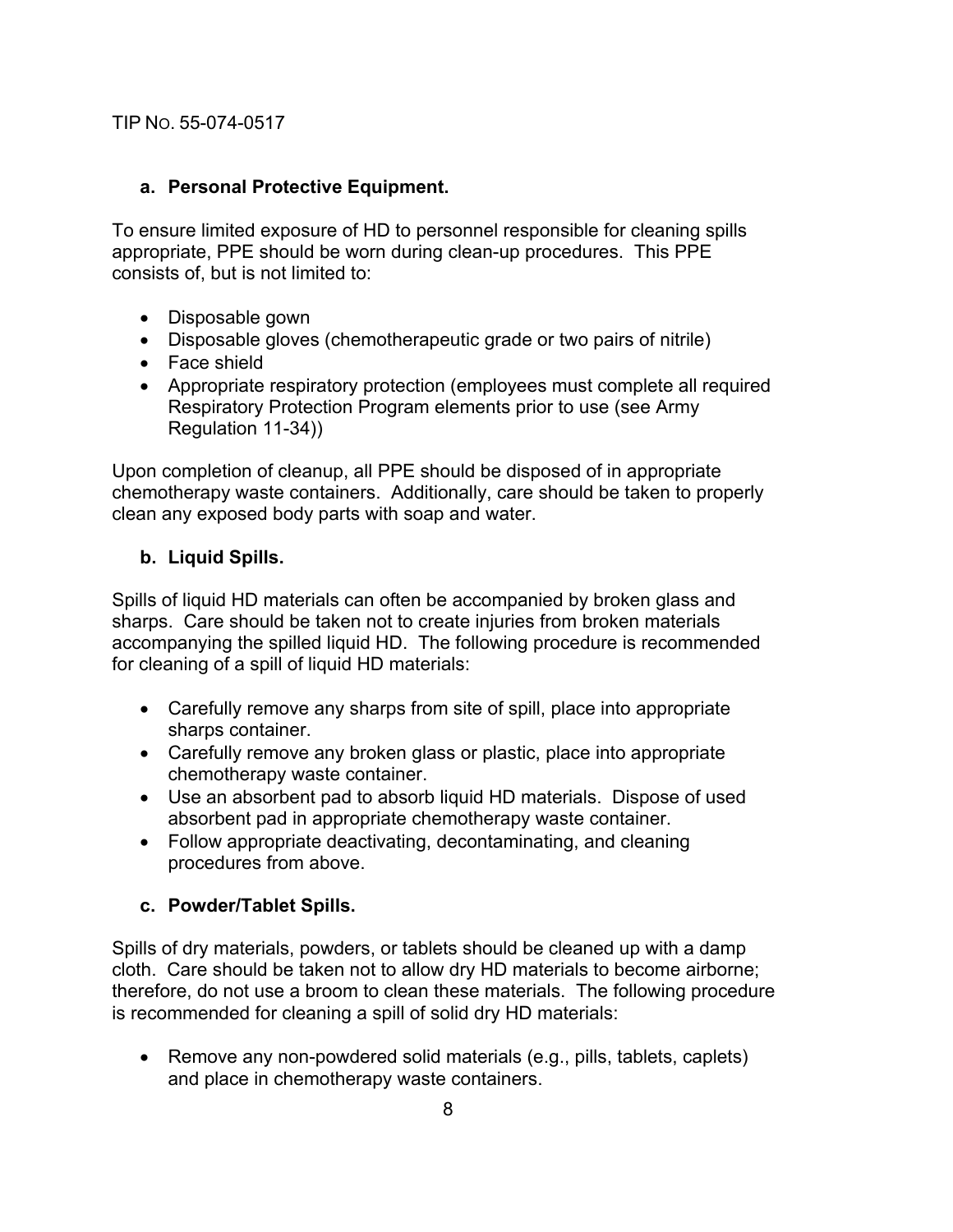- Take damp gauze or disposable dampened cloths and collect powdered material. Use multiple dampened materials to collect all visible material.
- Follow appropriate deactivating, decontaminating, and cleaning procedures from above.

# **ROUTINE SURVEILLANCE VIA SAMPLING**

Periodic surveillance via wipe sampling is a requirement of Technical Bulletin, Medical 515. This surveillance is used to determine the level of residual surface contamination and the effectiveness of engineering controls, work practices, and cleanup procedures from daily use of HD.

The industrial hygienist (IH) will conduct periodic sampling. The frequency of surveying will be dependent on the changes to HD being used, procedures, operations, equipment, and environmental controls, as well as upon the IH's professional judgement. Generally, sampling is conducted no less frequently than annually. Initial sampling will be conducted as a baseline to determine the initial levels of HD to be expected.

The IH may conduct two different types of sampling: screening sampling or specific sampling. During the periodic sampling, the IH will screen for a number of the drugs specifically used at the facility. If any of those drugs are above the action limit, as set forth in TB MED 515, the IH will ask the facility to clean the locations and conduct a specific sampling for those HD that were above the action limit.

All sampling is to be coordinated with the APHC Laboratory Sciences Division (LAB). The LAB will supply all sampling materials needed, to include wetting agent, sampling swabs, collection vials, and sampling templates. The IH will be responsible for coordinating with the individual pharmacies to conduct the sampling. Upon completion of sampling, the samples will be returned to LAB for analysis.

The installation IH will receive an analytical report of the results of sampling. Any sample location that has a result above the action limit for any of the selected HD, must clean and resample that location. If contamination persists, cause analysis must be conducted.

#### **MEDICAL SURVEILLANCE**

Although enrollment in medical surveillance is not a requirement, NIOSH recommends that all workers, who may be exposed to HD either directly or by